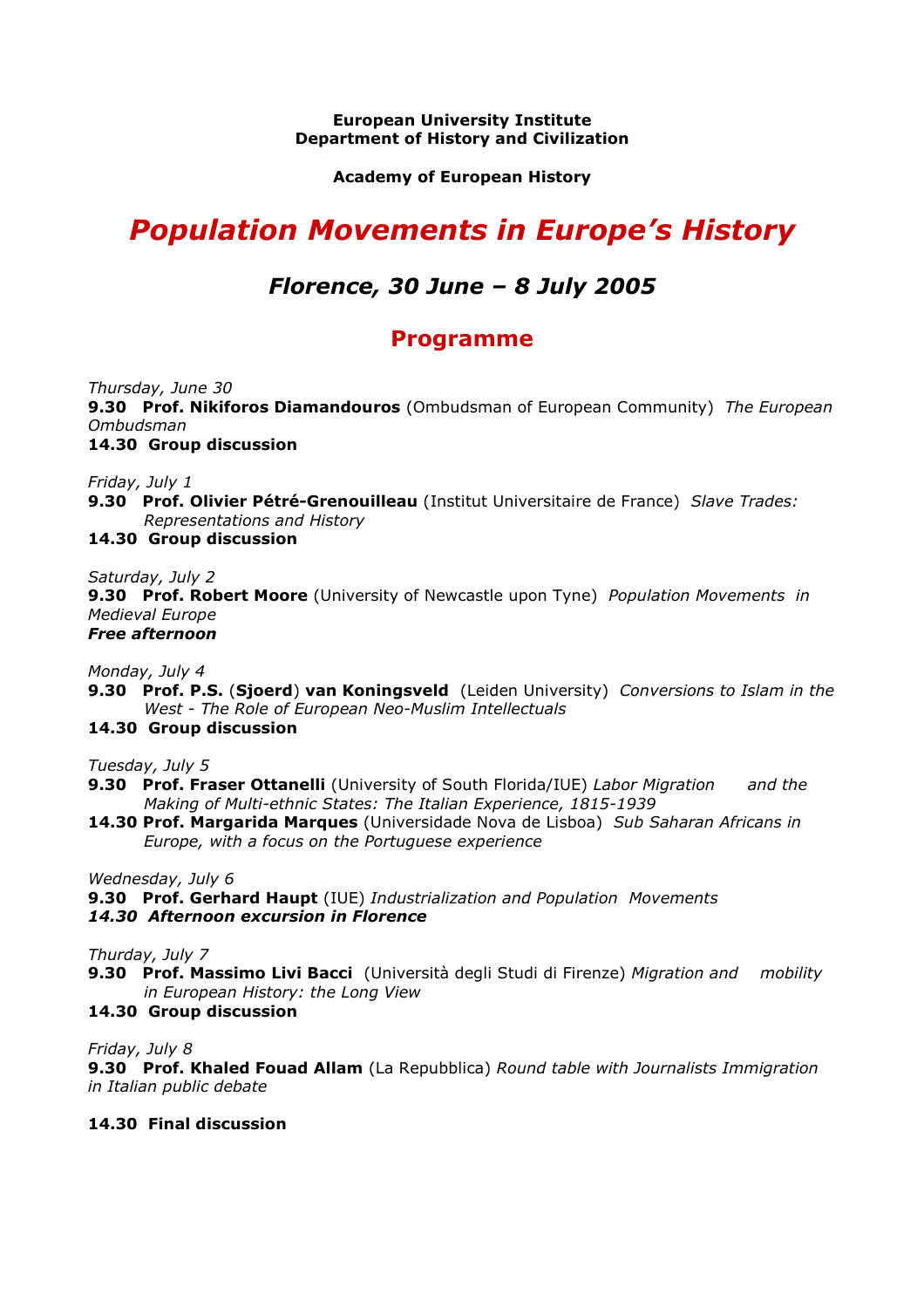# **ACADEMY OF EUROPEAN HISTORY** SUMMER SESSION, June 30- July 8 2005

### **APPLICATION FORM** Deadline 16 May 2005

This form and all accompanying documents to be compiled either in English or in French.

\*Please fill in and/or circle the appropriate answers. You must respond to all questions; incomplete forms will not be processed!

| * Please note that a fax number or e-mail address will facilitate speedy communications                                                                                                              |
|------------------------------------------------------------------------------------------------------------------------------------------------------------------------------------------------------|
|                                                                                                                                                                                                      |
|                                                                                                                                                                                                      |
| Academic degrees received, with dates and Universities, and final grade in University diploma:                                                                                                       |
|                                                                                                                                                                                                      |
| List the courses you have taught in the last three years, and their level. If journalists the name<br>of the journals or newspapers for which you write (or wrote in the past), and the general area |
|                                                                                                                                                                                                      |
| List any publication, with complete bibliographic references. Journalists list no more than five                                                                                                     |
|                                                                                                                                                                                                      |
|                                                                                                                                                                                                      |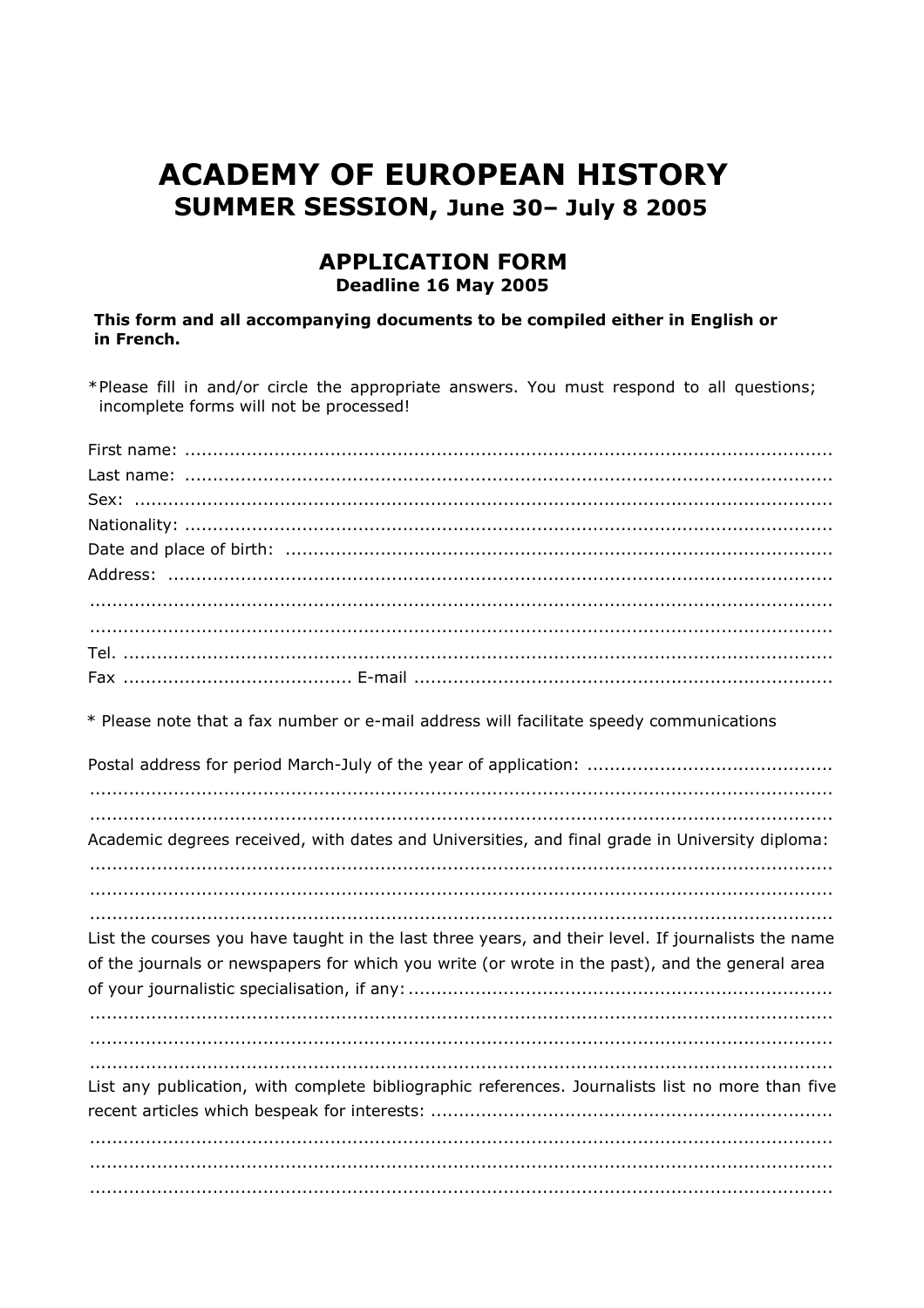Give the name, address and telephone number of your referee

Name of referee: ............................................................................................................ ..................................................................................................................................... Address, telephone and fax number of referee: .................................................................. ..................................................................................................................................... Language proficiency:  $\begin{array}{ccc} \text{English} \\ \text{energy} \end{array}$  fluent / good / fair /

none French fluent / good / fair / none

Your application is **complete** when you submit:

- + this completed application form
- + a typed curriculum vitae
- + a letter explaining your field of interest and the reason you wish to attend the AEH
- + a reference letter from a professor/employer

Please do not submit other materials, such as copies of diplomas or publications.

Signature:

Date:

### http://www.eui.eu/Home.aspx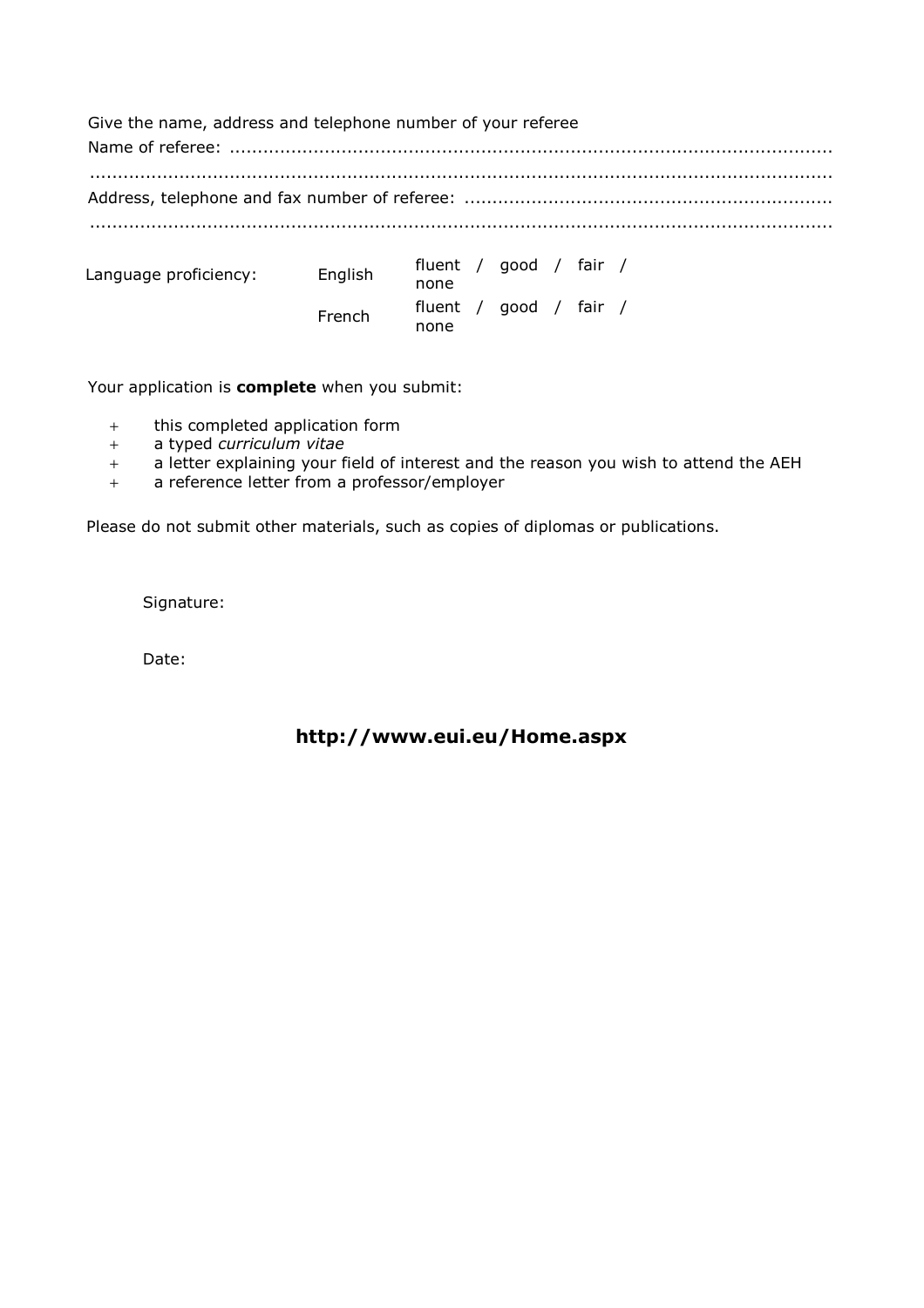# Admission

# Information to Applicants

Fellowships to the Academy of European History (AEH) are awarded to professors of History of secondary schools (lycée, gymnasium, or the equivalent), and to a small number of journalists at the beginning stages of their careers. Applications are encouraged from all countries of the European Union. Citizens of East European countries are especially invited to apply for membership to the Academy. This year's session will be held from Thursday, 30 June through Friday, 8 July 2005, although participants will be expected to arrive on Wednesday 29 June.

### All documentation must be submitted in English or French.

### Applications should include 2 copies of the following:

- 1. **Application form** (download it here or contact Academy.of. European. History@iue.it)
- 2. **Curriculum Vitae** (with detailed information about university training and nature of teaching responsibilities).
- 3. A statement of purpose explaining why the applicant wishes to attend the Academy (not to exceed 3 pages in length).
- 4. A statement about the candidate's linguistic ability. The Academy's proceedings will be held either in English or French, and it is important for participants to have a good command of these languages.
- 5. One letter of reference, preferably from the applicant's superior at work, either to be annexed to the application, or to be sent directly by the referee to the AEH. Letters must also arrive at the Academy by the application deadline of 16 May 2005.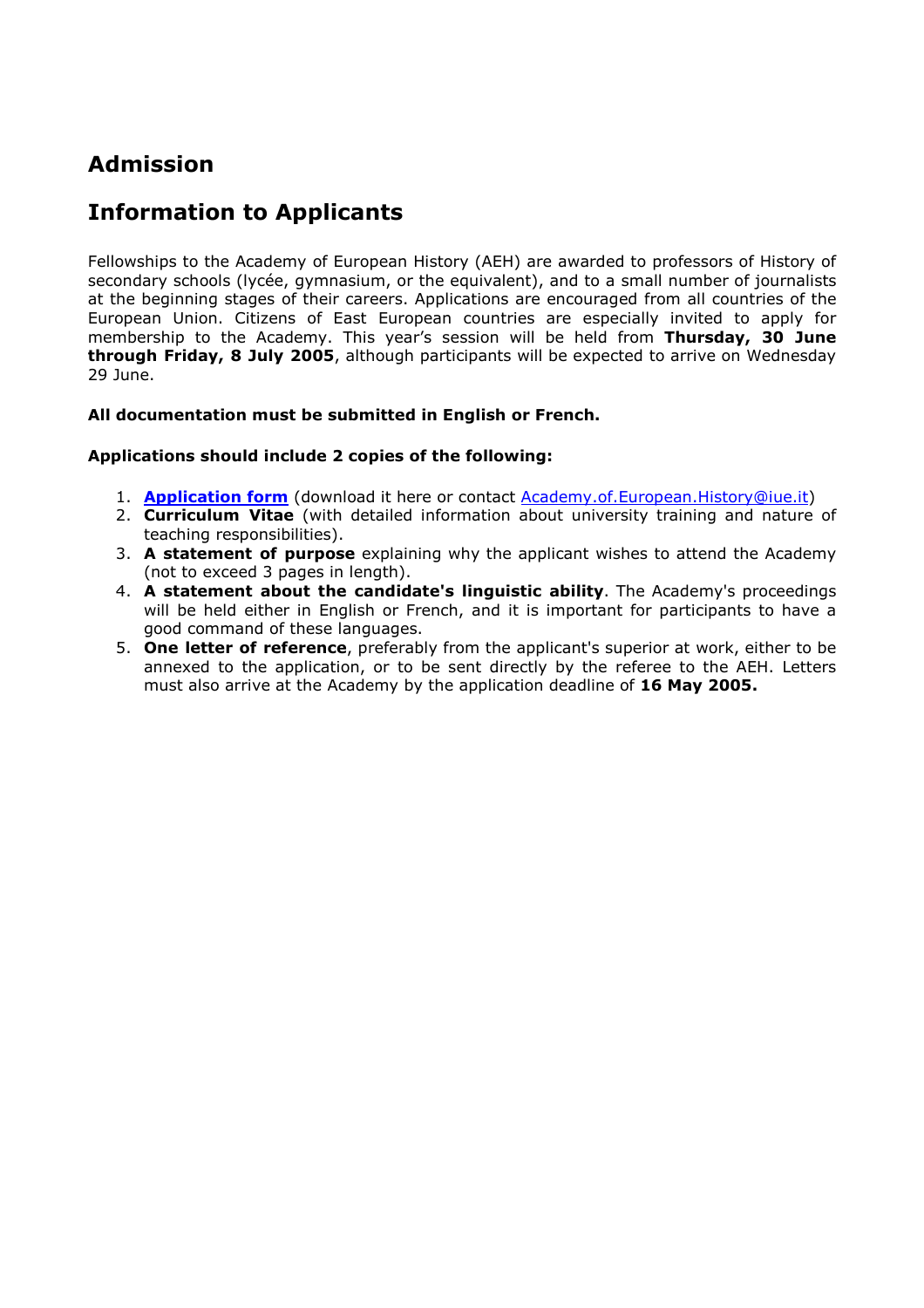## APPLICATIONS AND ALL RELEVANT DOCUMENTATION MUST REACH THE ACADEMY NO LATER THAN 16 MAY 2005

### The application envelope should be clearly marked as addressed to the AEH.

Applications and references are also accepted by e-mail to Academy.of.European.History@iue.it

Candidates are selected by a committee consisting of teaching staff and of advanced researchers from the Department of History and Civilization of the European University Institute. Their decision is final. Reserve candidates are sometimes nominated. Candidates will be informed of the outcome of their applications by post, or, where possible, by e-mail.

Applications, relevant attachments, and queries, should be sent to: Ms. Nicky Koniordos The Academy of European History European University Institute Via Boccaccio 121 50133 Firenze, Italia e-mail: Academy.of.European.History@iue.it e-mail: nicky.koniordos@iue.it tel. 0039 055 4685594 fax 0039 055 4685203

# Terms of Award

Eligibility: Professors of history currently teaching in secondary schools are eligible to apply. Journalists in the beginning stages of their careers are also eligible.

**Residence:** Successful applicants will be required to take residence in (or very near) Florence for the Academy's duration.

**Housing:** We have booked several rooms in inexpensive hotels near the EUI and we can help you with accommodation. It should nonetheless be understood that Fellows will be responsible for covering their housing costs.

Stipend: Participants will be awarded a grant of 500 Euros. All costs (including travel expenses) will be covered directly by the participants, who may solicit their home school authorities for additional subsidies. No additional allowances are offered for family members, or for contributions to national health schemes. Participants coming from eastern European countries might be granted an additional small grant.

Facilities available to Fellows: Academy Fellows will have access to the Institute's facilities, including the cafeteria (open for lunch), computer facilities, and the Library. Fellows will not have access to office space, or to telephone service.

For queries contact: Ms. Nicky Koniordos The Academy of European History European University Institute Via Boccaccio 121 50133 Firenze, Italia e-mail: Academy.of.European.History@iue.it e-mail: nicky.koniordos@iue.it tel. 0039 055 4685594 fax 0039 055 4685203